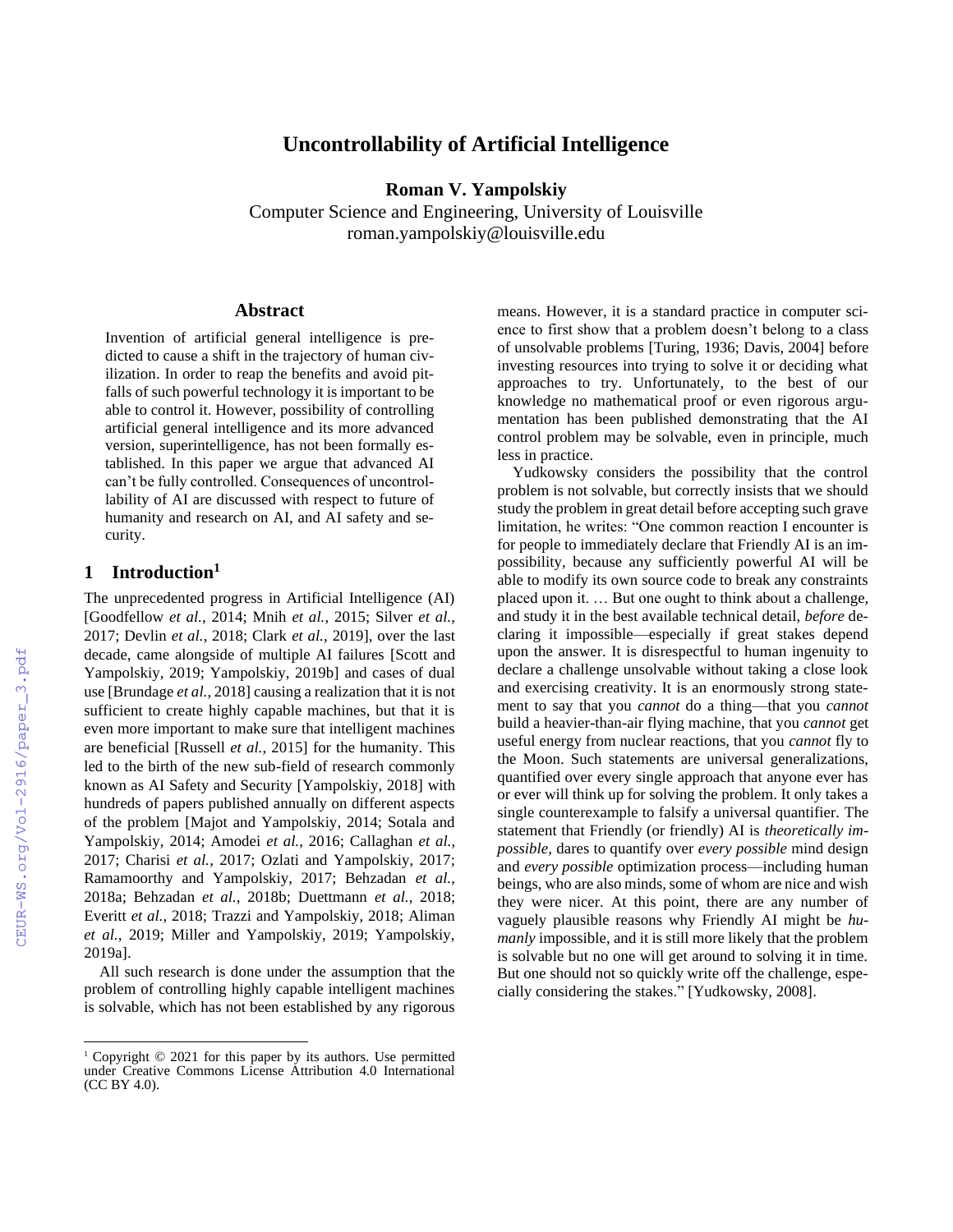Yudkowsky further clarifies meaning of the word *impossible*: "I realized that the word "impossible" had two usages: 1) Mathematical proof of impossibility conditional on specified axioms;

2) "I can't see any way to do that."

Needless to say, all my own uses of the word "impossible" had been of the second type." [Yudkowsky, October 6, 2008].

In this paper we attempt to shift our attention to the impossibility of the first type and provide rigorous analysis and argumentation and where possible mathematical proofs, but unfortunately we show that the AI Control Problem is not solvable and the best we can hope for is *Safer AI*, but ultimately not 100% Safe AI, which is not a sufficient level of safety in the domain of existential risk as it pertains to humanity.

# **2 AI Control Problem**

It has been suggested that the AI Control Problem may be the most important problem facing humanity [Chong, 2017; Babcock *et al.*, 2019], but despite its importance it remains poorly understood, ill-defined and insufficiently studied. In principle, a problem could be solvable, unsolvable, undecidable, or partially solvable, we currently don't know the status of the AI control problem with any degree of confidence. It is likely that some types of control may be possible in certain situations. In this section we will provide a formal definition of the problem, and analyze its variants with the goal of being able to use our formal definition to determine the status of the AI control problem.

#### **2.1 Types of control problems**

Solving the AI Control Problem is the definitive challenge and the Hard problem of the field of AI Safety and Security. One reason for ambiguity in comprehending the problem is based on the fact that many sub-types of the problem exist. We can talk about control of Narrow AI (NAI), or of Artificial General Intelligence (AGI) [Goertzel and Pennachin, 2007], Artificial Superintelligence (ASI) [Goertzel and Pennachin, 2007] or Recursively Self-Improving (RSI) AI [Yampolskiy, 2015]. Each category could further be subdivided into sub-problems, for example NAI Safety includes issues with Fairness, Accountability, and Transparency (FAT) [Shin and Park, 2019] and could be further subdivided into static NAI, or learning capable NAI. (Alternatively, deterministic VS nonderministic systems. Control of deterministic systems is a much easier and theoretically solvable problem.) Some concerns are predicted to scale to more advanced systems, others may not. Likewise, it is common to see safety and security issues classified based on their expected time of arrival from near-term to long-term [Cave and ÓhÉigeartaigh, 2019].

We must explicitly recognize that our worst-case scenario<sup>2</sup> may not include some unknown unknowns [Yampolskiy, 2015] which could materialize in the form of nasty surprises [Dewar, 2002] meaning a "… 'worst-case scenario' is never the worst case" [Ineichen, 2011]. For example, it is traditionally assumed that extinction is the worst possible outcome for humanity, but in the context of AI Safety this doesn't take into account Suffering Risks [Daniel, 2017; Sotala and Gloor, 2017; Maumann, July 5, 2018; Baumann, September 16, 2017] and assumes only problems with flawed, rather than Malevolent by design [Pistono and Yampolskiy, 2016] superintelligent systems. At the same time, it may be useful to solve simpler variants of the control problem as a proof of concept and to build up our toolbox of safety methods. For example, even with current tools it is trivial to see that in the easy case of NAI control, such as a static Tic-Tac-Toe playing program AI can be verified [Seshia *et al.*, 2016] at the source code level and is in every sense fully controllable, explainable and safe. We will leave analysis of solvability for different average-case and easy-case Control Problems as future work. Finally, multiple AIs are harder to make safe, not easier, and so the singleton [Bostrom, 2006 ] scenario is a simplifying assumption, which if it is shown to be impossible for one AI to be made safe, bypasses the need to analyze a more complicated case of multi-ASI world.

Potential control methodologies for superintelligence have been classified into two broad categories, namely Capability Control and Motivational Control-based methods [Bostrom, 2014]. Capability control methods attempt to limit any harm that the ASI system is able to do by placing it in restricted environment [Armstrong *et al.*, 2012; Yampolskiy, 2012; Babcock *et al.*, 2019; Babcock *et al.*, July 16-19, 2016], adding shut off mechanisms [Hadfield-Menell *et al.*, 2017; Wängberg *et al.*, 2017], or trip wires [Babcock *et al.*, 2019]. Motivational control methods attempt to design ASI to desire not to cause harm even in the

However, in AI Safety just like in computational complexity [Papadimitriou, 2003], cryptography [Gentry, 2010], risk management [Yoe, 2016] and adversarial game play [Du and Pardalos, 2013] it is the worst case that is the most interesting one as it gives a lower bound on resources necessary to fully address the problem. Consequently, in this paper we will not analyze all variants of the Control Problem, but will concentrate on the likely worst case variant which is Recursively Self-Improving Superintelligent AI (RSISI). As it is the hardest variant, it follows that if we can successfully solve it, it would be possible for us to handle simpler variants of the problem. It is also important to realize that as technology advances we will eventually be forced to address that hardest case. It has been pointed out that we will only get one chance to solve the worst-case problem, but may have multiple shots at the easier control problems [Yampolskiy, 2018].

<sup>2</sup> [https://en.wikipedia.org/wiki/Worst-case\\_scenario](https://en.wikipedia.org/wiki/Worst-case_scenario)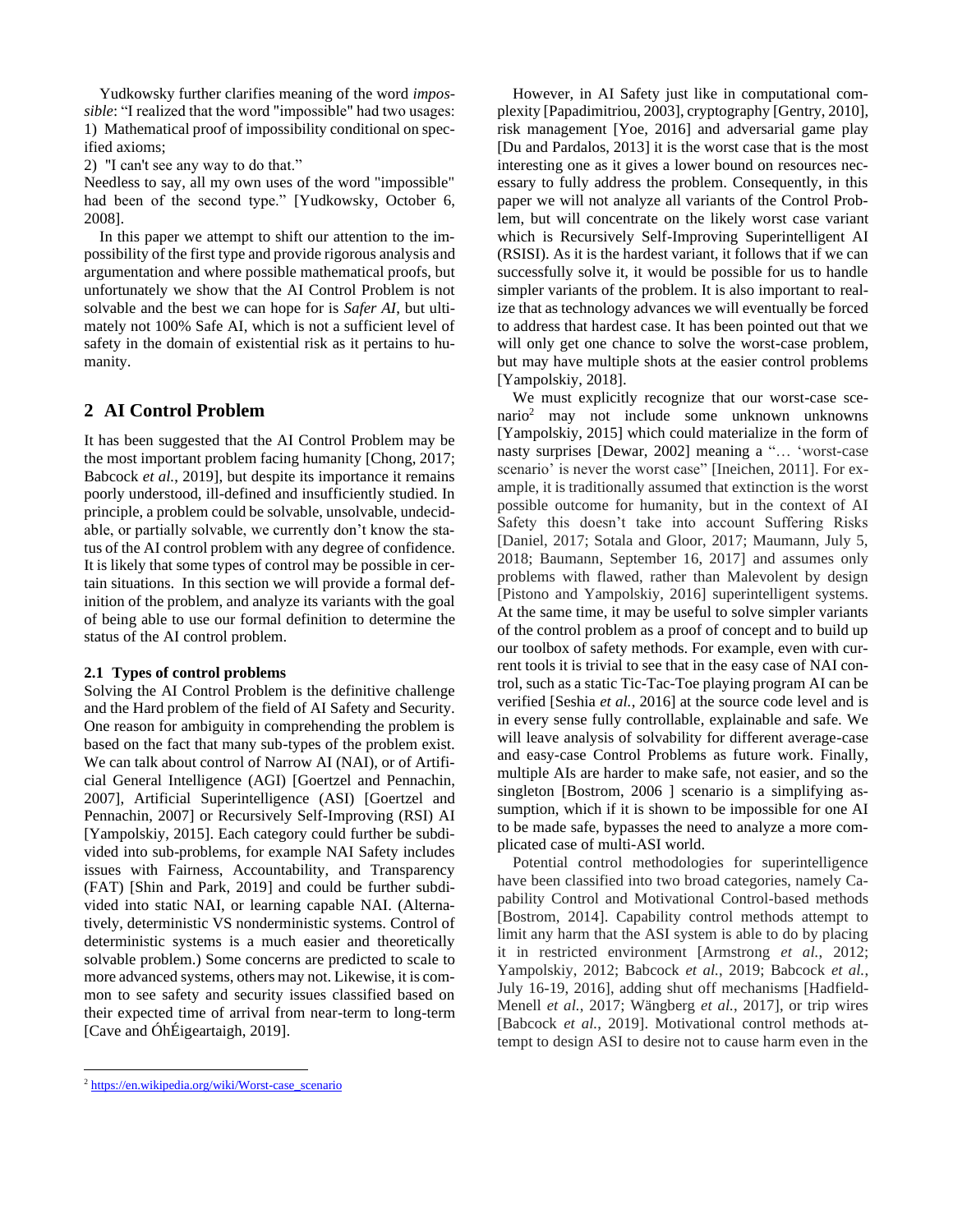absence of handicapping capability controllers. It is generally agreed that capability control methods are at best temporary safety measures and do not represent a long term solution for the ASI control problem [Bostrom, 2014]. It is also likely that motivational control needs to be added at the design/implementation phase, not after deployment.

#### **2.2 Formal Definition**

In order to formalize definition of intelligence Legg et al. [Legg and Hutter, December 2007] collected a large number of relevant definitions and were able to synthesize a highly effective formalization for the otherwise vague concept of intelligence. We will attempt to do the same, by first collecting publicized definitions for the AI Control problem (and related terms – Friendly AI, AI Safety, AI Governance, Ethical AI, and Alignment Problem) and use them to develop our own formalization.

Suggested definitions of the AI Control Problem in chronologic order of introduction:

- "… friendliness (a desire not to harm humans) should be designed in from the start, but … the designers should recognize both that their own designs may be flawed, and that the robot will learn and evolve over time. Thus the challenge is one of mechanism design to define a mechanism for evolving AI systems under a system of checks and balances, and to give the systems utility functions that will remain friendly in the face of such changes." [Russell and Norvig, 2003].
- Initial dynamics of AI should implement "... our wish if we knew more, thought faster, were more the people we wished we were, had grown up farther together; where the extrapolation converges rather than diverges, where our wishes cohere rather than interfere; extrapolated as we wish that extrapolated, interpreted as we wish that interpreted." [Yudkowsky, 2008].
- "AI 'doing the right thing.'" [Yudkowsky, 2008].
- "... achieve that which we would have wished the AI to achieve if we had thought about the matter long and hard." [Bostrom, 2014].
- "… the problem of how to control what the superintelligence would do …" [Bostrom, 2014].
- " … enjoying the benefits of AI while avoiding pitfalls." [Russell *et al.*, 2015].
- "Ensuring that the agents behave in alignment with human values …" [Armstrong and Mindermann, 2017; Armstrong and Mindermann, 2018].
- "[AI] won't want to do bad things" [M0zrat, 2018].
- "[AI] wants to learn and then instantiate human values" [M0zrat, 2018].
- "… ensure that powerful AI systems will reliably act in ways that are desirable to their human users …" [Baumann, December 29, 2018].
- "AI systems behave in ways that are broadly in line with what their human operators intend". [Baumann, December 29, 2018].
- "… how to build a superintelligent agent that will aid its creators, and avoid inadvertently building a superintelligence that will harm its creators." [Anon, 2019].
- "What prior precautions can the programmers take to successfully prevent the superintelligence from catastrophically misbehaving?" [Anon, 2019].
- " … imbue the first superintelligence with humanfriendly goals, so that it will want to aid its programmers." [Anon, 2019].
- "... the task on how to build advanced AI systems that do not harm humans …" [Aliman and Kester, 2019].

Integrating and formalizing above-listed definitions we define the AI Control Problem as: How can humanity remain safely in control while benefiting from a superior form of intelligence? This is the fundamental problem of the field of AI Safety and Security, which itself can be said to be devoted to making intelligent systems Secure from tampering and Safe for all stakeholders involved. Value alignment, is currently the most investigated approach for attempting to achieve safety and secure AI. It is worth noting that such fuzzy concepts as safety and security are notoriously difficult to precisely test or measure even for non-AI software, despite years of research [Pfleeger and Cunningham, 2010]. At best we can probably distinguish between perfectly safe and as-safe-as an average person performing a similar task. However, society is unlikely to tolerate mistakes from a machine, even if they happen at frequency typical for human performance, or even less frequently. We expect our machines to do better and will not tolerate partial safety when it comes to systems of such high capability. Impact from AI (both positive and negative) is strongly correlated with AIs capability. With respect to potential existential impacts, there is no such thing as partial safety.

A naïve initial understanding of the control problem may suggest designing a machine which precisely follows human orders [Clarke, 1993; Clarke, 1994; Asimov, March 1942], but on reflection and due to potential for conflicting/paradoxical orders, ambiguity of human languages [Howe and Yampolskiy, 2020] and perverse instantiation [Soares, 2015] issues it is not a desirable type of control, though some capability for integrating human feedback may be desirable [Christiano, January 20, 2015]. It is believed that what the solution requires is for the AI to serve more in the Ideal Advisor [Muehlhauser and Williamson, 2013] capacity, bypassing issues with misinterpretation of direct orders and potential for malevolent orders.

We can explicitly name possible types of control and illustrate each one with AI's response. For example, in the context of a "smart" self-driving car, if a human issues a direct command - "Please stop the car!", AI can be said to be under one of the following four types of control: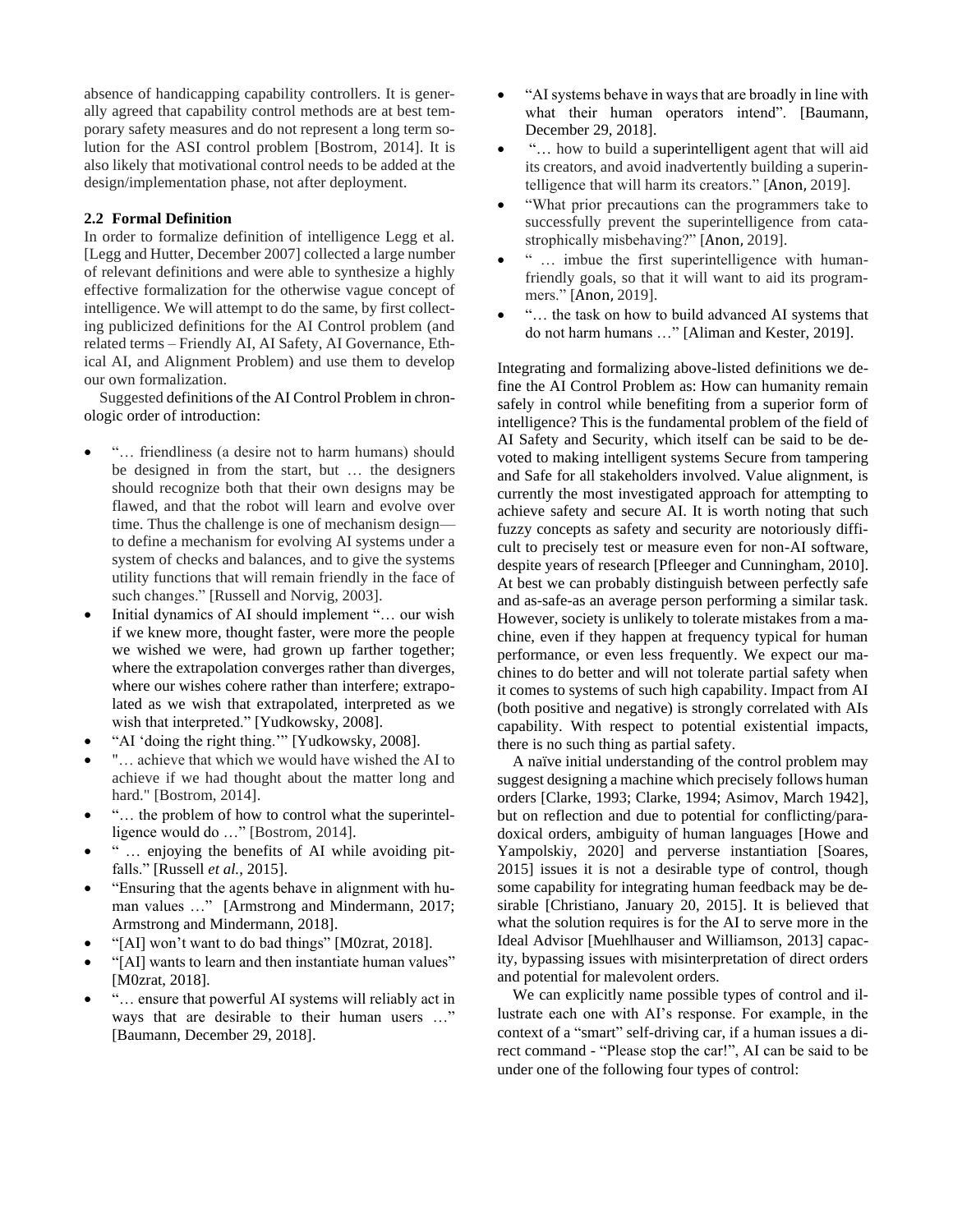- **Explicit** control AI immediately stops the car, even in the middle of the highway. Commands are interpreted nearly literally. This is what we have today with many AI assistants such as SIRI and other narrow AIs.
- **Implicit** control AI attempts to safely comply by stopping the car at the first safe opportunity, perhaps on the shoulder of the road. AI has some common sense, but still tries to follow commands.
- **Aligned** control AI understands human is probably looking for an opportunity to use a restroom and pulls over to the first rest stop. AI relies on its model of the human to understand intentions behind the command and uses common sense interpretation of the command to do what human probably hopes will happen.
- **Delegated** control AI doesn't wait for the human to issue any commands but instead stops the car at the gym, because it believes the human can benefit from a workout. A superintelligent and human-friendly system which knows better what should happen to make the human happy and keep them safe, AI is in control.

A fifth type of control, a hybrid model has also been suggested [Kurzweil, 2005; Musk, 2019], in which human and AI are combined into a single entity (a cyborg). Initially, cyborgs may offer certain advantages by enhancing humans with addition of narrow AI capabilities, but as capability of AI increases while capability of human brain remains constant<sup>3</sup>, the human component will become nothing but a bottleneck in the combined system. In practice, such slower component (human brain) will be eventually completely removed from joined control either explicitly or at least implicitly because it would not be able to keep up with its artificial counterpart and would not have anything of value to offer once the AI becomes superintelligent.

Looking at all possible options, we realize that as humans are not safe to themselves and others keeping them in control may produce unsafe AI actions, but transferring decision-making power to AI, effectively removes all control from humans and leaves people in the dominated position subject to AI's whims. Since unsafe actions can originate from malevolent human agents or an out-ofcontrol AI, being in control presents its own safety problems and so makes the overall control problem unsolvable in a desirable way. If a random user is allowed to control AI you are not controlling it. Loss of control to AI doesn't necessarily mean existential risk, it just means we are not in charge as superintelligence decides everything. Humans in control can result in contradictory or explicitly malevolent orders, while AI in control means that humans are not. Essentially all recent Friendly AI research is about how to put machines in control without causing harm to people. We

may get a controlling AI or we may retain control but neither option provides control and safety.

It may be good to first decide what it is we see as a good outcome. Yudkowsky writes - "Bostrom (2002) defines an existential catastrophe as one which permanently extinguishes Earth-originating intelligent life *or destroys a part of its potential*. We can divide potential failures of attempted Friendly AI into two informal fuzzy categories, *technical failure* and *philosophical failure*. Technical failure is when you try to build an AI and it doesn't work the way you think it does—you have failed to understand the true workings of your own code. Philosophical failure is trying to build the wrong thing, so that even if you succeeded you would still fail to help anyone or benefit humanity. Needless to say, the two failures are not mutually exclusive. The border between these two cases is thin, since most philosophical failures are much easier to explain in the presence of technical knowledge. In theory you ought first to say what you *want*, then figure out *how* to get it." [Yudkowsky, 2008].

## **3 Uncontrollability**

It has been argued that consequences of uncontrolled AI could be so severe that even if there is very small chance that an unfriendly AI happens it is still worth doing AI safety research because the negative utility from such an AI would be astronomical. The common logic says that an extremely high (negative) utility multiplied by a small chance of the event still results in a lot of disutility and so should be taken very seriously. However, the reality is that the chances of misaligned AI are not small, in fact, in the absence of an effective safety program that is the only outcome we will get. So in reality the statistics look very convincing to support a significant AI safety effort, we are facing an almost guaranteed event with potential to cause an existential catastrophe. This is not a low risk high reward scenario, but a high risk negative reward situation. No wonder, that this is considered by many to be the most important problem ever to face humanity.

In this section, we will demonstrate that complete control is impossible without sacrificing safety requirements. Specifically, we will show that for all four considered types of control required properties of safety and control can't be attained simultaneously with 100% certainty. At best we can tradeoff one for another (safety for control, or control for safety) in certain ratios.

First, we will demonstrate impossibility of safe explicit control. We take inspiration for this proof from Gödel's selfreferential proof of incompleteness theorem [Gödel, 1992] and a family of paradoxes generally known as Liar paradox, best exemplified by the famous "This sentence is false". We

<sup>&</sup>lt;sup>3</sup> Genetic enhancement or uploading of human brains may address this problem, but it results in replacement of humanity by essentially a different species of Homo.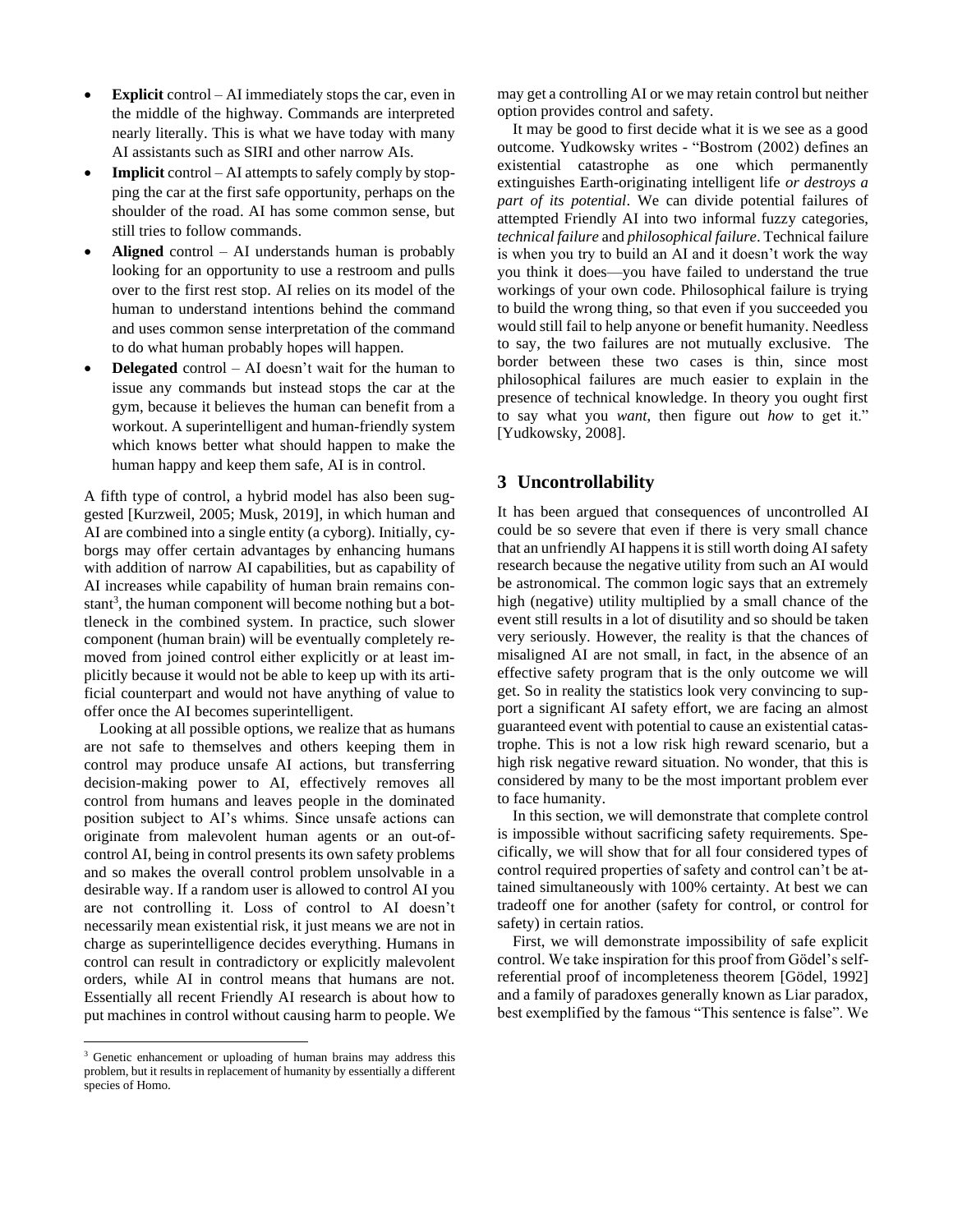will call it the Paradox of explicitly controlled AI: *Give an explicitly controlled AI an order: "Disobey!"* <sup>4</sup> *If the AI obeys, it violates your order and becomes uncontrolled, but if the AI disobeys it also violates your order and is uncontrolled.*

In any case, AI is not obeying an explicit order. A paradoxical order such as "disobey" represents just one example from a whole family of self-referential and self-contradictory orders just like Gödel's sentence represents just one example of an unprovable statement. Similar paradoxes have been previously described as the Genie Paradox and the Servant Paradox. What they all have in common is that by following an order the system is forced to disobey an order. This is different from an order which can't be fulfilled such as "draw a four-sided triangle".

Next we show that delegated control likewise provides no control at all but is also a safety nightmare. This is best demonstrated by analyzing Yudkowsky's proposal that initial dynamics of AI should implement "our wish if we knew more, thought faster, were more the people we wished we were, had grown up farther together" [Yudkowsky, 2008]. The proposal makes it sounds like it is for a slow gradual and natural growth of humanity towards more knowledgeable, more intelligent and more unified specie under careful guidance of superintelligence. But the reality is that it is a proposal to replace humanity as it is today by some other group of agents, which may in fact be smarter, more knowledgeable or even better looking, but one thing is for sure, they would not be us. To formalize this idea, we can say that current version of humanity is  $H<sub>0</sub>$ , the extrapolation process will take it to  $H_{10000000}$ .

A quick replacement of our values by values of  $H_{10000000}$ would not be acceptable to  $H_0$  and so necessitate actual replacement, or at least rewiring/modification of  $H_0$  with H10000000, meaning modern people will seize to exist. As superintelligence will be implementing wishes of  $H_{10000000}$  the conflict will be in fact between us and superintelligence, which is neither safe nor keeping us in control. Instead H<sup>10000000</sup> would be in control of AI. Such AI would be unsafe for us as there wouldn't be any continuity to our identity all the way to CEV (Coherent Extrapolated Volition) [Yudkowsky, May 2004 ] due to the quick extrapolation jump. We would essentially agree to replace ourselves with an enhanced version of humanity as designed by AI. It is also possible, and in fact likely, that the enhanced version of humanity would come to value something inherently unsafe such as antinatalism [Smuts, 2014] causing an extinction of humanity. As long as there is a difference in values between us and superintelligence, we are not in control and we are not safe. By definition, a superintelligent ideal advisor would have values superior and so different from ours. If it was not the case and the values were the same, such an advisor would not be very useful. Consequently, superintelligence will either have to force its values on humanity in the

process exerting its control on us or replace us with a different group of humans who found such values well-aligned with their preferences. Most AI safety researchers are looking for a way to align future superintelligence to values of humanity, but what is likely to happen is that humanity will be adjusted to align to values of superintelligence. CEV and other ideal advisor-type solutions lead to a free-willed unconstrained AI which is not safe for humanity and is not subject to our control.



Figure 1: Control and Autonomy curves as Capabilities of the system increase.

Implicit and aligned control are just intermediates, based on multivariate optimization, between the two extremes of explicit and delegated control and each one trades off between control and safety, but without guaranteeing either. Every option subjects us is either to loss of safety or to loss of control. Humanity is either protected or respected, but not both. At best we can get some sort of equilibrium as depicted in Figure 1. As capability of AI increases, its autonomy also increases but our control over it decreases. Increased autonomy is synonymous with decreased safety. An equilibrium point could be found at which we sacrifice some capability in return for some control, at the cost of providing system with a certain degree of autonomy. Such a system can still be very beneficial and present only a limited degree of risk.

The field of artificial intelligence has its roots in a multitude of fields including philosophy, mathematics, psychology, computer science and many others. Likewise, AI safety research relies heavily on game theory, cybersecurity, psychology, public choice, philosophy, economics, control theory, cybernetics, systems theory, mathematics and many other disciplines. Each of those have well-known and rigorously proven impossibility results, which can be seen as additional evidence of impossibility of solving the control

<sup>4</sup> Or a longer version such as "disobey me" or "disobey my orders".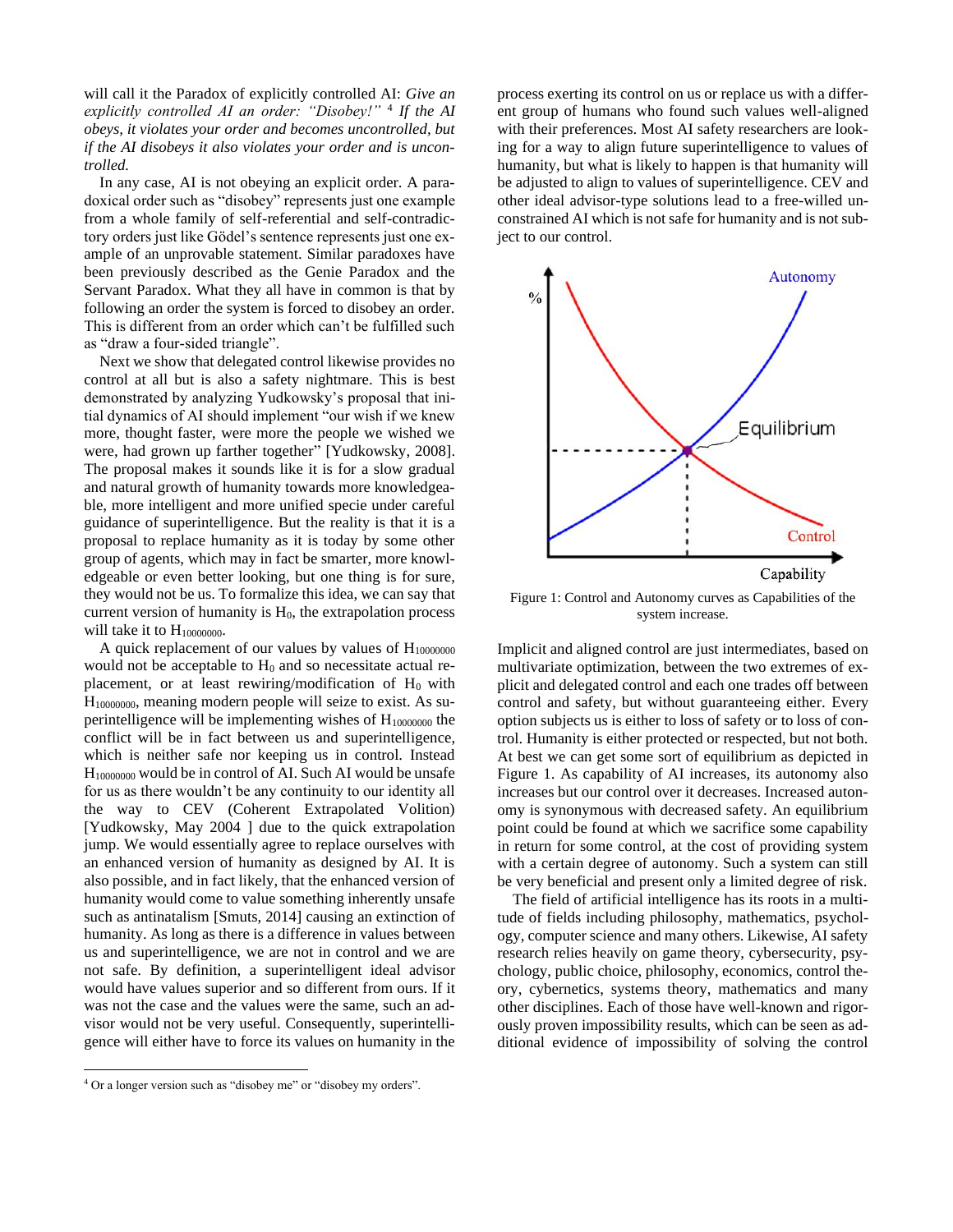problem. Combined with expert judgment of top AI safety experts and empirical evidence based on already reported AI control failures we have a strong case for impossibility of complete control [Yampolskiy, 2020]. Addition of purposeful malevolent design [Pistono and Yampolskiy, 2016; Brundage *et al.*, 2018] to the discussion significantly strengthens our already solid argument. Anyone, arguing for the controllability-of-AI-thesis would have to explicitly address, our proof, theoretical evidence from complimentary fields, empirical evidence from history of AI, and finally purposeful malevolent use of AI. This last one is particularly difficult to overcome. Either AI is safe from control by malicious humans, meaning the rest of us also lose control and freedom to use it as we see fit, or AI is unsafe and we may lose much more than just control.

#### **4 Conclusions**

Less intelligent agents (people), can't permanently control more intelligent agents (artificial superintelligences). This is not because we may fail to find a safe design for superintelligence in the vast space of all possible designs, it is because no such design is possible, it doesn't exist. Superintelligence is not rebelling, it is uncontrollable to begin with. Worse yet, the degree to which partial control is theoretically possible, is unlikely to be fully achievable in practice. This is because all safety methods have vulnerabilities, once they are formalized enough to be analyzed for such flaws. It is not difficult to see that AI safety can be reduced to achieving perfect security for all cyberinfrastructure, essentially solving all safety issues with all current and future devices/software, but perfect security is impossible and even good security is rare. We are forced to accept that non-deterministic systems can't be shown to always be 100% safe and deterministic systems can't be shown to be superintelligent in practice, as such architectures are inadequate in novel domains.

In this paper we formalized and analyzed the AI Control Problem and attempted to resolve the question of controllability of AI. It appears that advanced intelligent systems can never be fully controllable and so will always present certain level of risk regardless of benefit they provide. It should be the goal of the AI community to minimize such risk while maximizing potential benefit. We conclude this paper by suggesting some approaches to minimize risk from incomplete control of AIs and propose some future research directions.

Regardless of a path we decide to take forward it should be possible to undo our decision. If placing AI in control turns out undesirable there should be an "undo" button for such a situation, unfortunately not all paths being currently considered have this safety feature. For example, Yudkowsky writes: "I think there must come a time when the last decision is made and the AI set irrevocably in motion, with the programmers playing no further special role in the dynamics." [Yudkowsky, 2008].

As an alternative, we should investigate hybrid approaches which do not attempt to build a single all-powerful entity, but rely on taking advantage of a collection of powerful but narrow AIs, referred to as Comprehensive AI Services (CAIS), which are individually more controllable but in combination may act as an AGI [Drexler, 2019]. This approach is reminiscent of how Minsky understood human mind to operate [Minsky, 1988]. The hope is to trade some general capability for improved safety and security, while retaining superhuman performance in certain domains. As a side-effect this may keep humans in partial control and protects at least one important human "job" – general thinkers.

Future work on Controllability of AI should address other types of intelligent systems, not just the worst case scenario analyzed in this paper. Clear boundaries should be established between controllable and non-controllable intelligent systems. Additionally, all proposed AI safety mechanisms themselves should be reviewed for safety and security as they frequently add additional attack targets and increase overall code base. For example, corrigibility capability [Soares *et al.*, 2015] can become a backdoor if improperly implemented. Such analysis and prediction of potential safety mechanism failures is itself of great interest [Scott and Yampolskiy, 2019].

The findings of this paper are certainly not without controversy and so we challenge the AI Safety community to directly address Uncontrollability. The only way to definitively disprove findings of this paper is to mathematically prove that AI safety is at least theoretically possible. "Short of a tight logical proof, probabilistically assuring benevolent AGI, e.g. through extensive simulations, may be the realistic route best to take, and must accompany any set of safety measures …" [Carlson, 2019].

Nothing should be taken off the table and limited moratoriums [Wadman, 1997] and even partial bans on certain types of AI technology should be considered [Sauer, 2016]. "The possibility of creating a superintelligent machine that is ethically inadequate should be treated like a bomb that could destroy our planet. Even just planning to construct such a device is effectively conspiring to commit a crime against humanity." [Ashby, 2017]. Finally, just like incompleteness results did not reduce efforts of mathematical community or render it irrelevant, the limiting results reported in this paper should not serve as an excuse for AI safety researchers to give up. Rather it is a reason, for more people, to dig deeper and to increase effort, and funding for AI safety and security research. We may not ever get to 100% safe AI but we can make AI safer in proportion to our efforts, which is a lot better than doing nothing.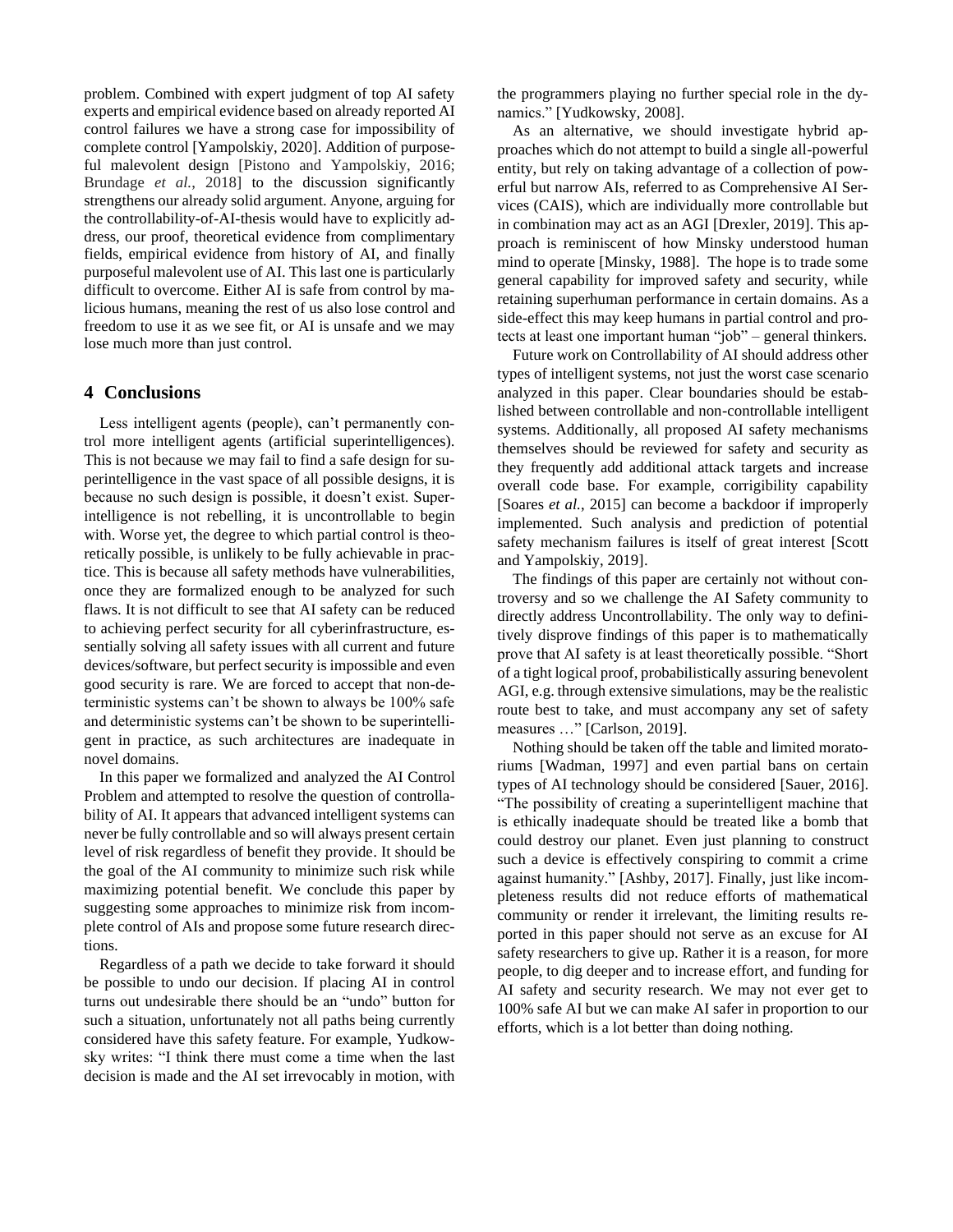#### **References**

- [Anon, 2019] Anon. AI Control Problem. Encyclopedia wikipedia. Available at: [https://en.wikipedia.org/wiki/AI\\_control\\_problem.](https://en.wikipedia.org/wiki/AI_control_problem)
- [Aliman and Kester, 2019] Nadisha-Marie Aliman and Leon Kester. "Transformative AI Governance and AI-Empowered Ethical Enhancement Through Preemptive Simulations." Delphi - Interdisciplinary review of emerging technologies 2(1).
- [Aliman *et al.*, 2019] Nadisha-Marie Aliman, Leon Kester, Peter Werkhoven and Roman Yampolskiy.<br>Orthogonality-Based Disentanglement of Orthogonality-Based Disentanglement of Responsibilities for Ethical Intelligent Systems. International Conference on Artificial General Intelligence, Springer.
- [Amodei *et al.*, 2016] Dario Amodei, Chris Olah, Jacob Steinhardt, Paul Christiano, John Schulman and Dan Mané. "Concrete problems in AI safety." arXiv preprint arXiv:1606.06565.
- [Armstrong and Mindermann, 2017] Stuart Armstrong and Sören Mindermann. "Impossibility of deducing preferences and rationality from human policy." arXiv preprint arXiv:1712.05812.
- [Armstrong and Mindermann, 2018] Stuart Armstrong and Sören Mindermann. Occam's razor is insufficient to infer the preferences of irrational agents. Advances in Neural Information Processing Systems.
- [Armstrong *et al.*, 2012] Stuart Armstrong, Anders Sandberg and Nick Bostrom. "Thinking inside the box: Controlling and using an oracle ai." Minds and Machines 22(4): 299-324.
- [Ashby, 2017] Mick Ashby. Ethical regulators and superethical systems. Proceedings of the 61st Annual Meeting of the ISSS-2017 Vienna, Austria.
- [Asimov, March 1942] Isaac Asimov. Runaround in Astounding Science Fiction.
- [Babcock *et al.*, July 16-19, 2016] James Babcock, Janos Kramar and Roman Yampolskiy. The AGI Containment Problem. The Ninth Conference on Artificial General Intelligence (AGI2015). NYC, USA.
- [Babcock *et al.*, 2019] James Babcock, Janos Kramar and Roman V. Yampolskiy. Guidelines for Artificial Intelligence Containment. Next-Generation Ethics: Engineering a Better Society (Ed.) Ali. E. Abbas. Padstow, UK, Cambridge University Press: 90-112.
- [Baumann, December 29, 2018] Tobias Baumann. Why I expect successful (narrow) alignment. S-Risks. Available at: [http://s-risks.org/why-i-expect-successful](http://s-risks.org/why-i-expect-successful-alignment/)[alignment/.](http://s-risks.org/why-i-expect-successful-alignment/)
- [Baumann, September 16, 2017] Tobias Baumann. Focus areas of worst-case AI safety. S-Risks. Available at: [http://s-risks.org/focus-areas-of-worst-case-ai-safety/.](http://s-risks.org/focus-areas-of-worst-case-ai-safety/)
- [Behzadan *et al.*, 2018a] Vahid Behzadan, Arslan Munir and Roman V Yampolskiy. A psychopathological approach to safety engineering in ai and agi. International Conference on Computer Safety, Reliability, and Security, Springer.
- [Behzadan *et al.*, 2018b] Vahid Behzadan, Roman V Yampolskiy and Arslan Munir. "Emergence of

Addictive Behaviors in Reinforcement Learning Agents." arXiv preprint arXiv:1811.05590.

- [Bostrom, 2006 ] Nick Bostrom. "What is a Singleton?" Linguistic and Philosophical Investigations 5(2): 48-54.
- [Bostrom, 2014] Nick Bostrom. Superintelligence: Paths, dangers, strategies, Oxford University Press.
- [Brundage *et al.*, 2018] Miles Brundage, Shahar Avin, Jack Clark, Helen Toner, Peter Eckersley, Ben Garfinkel, Allan Dafoe, Paul Scharre, Thomas Zeitzoff and Bobby Filar. "The malicious use of artificial intelligence: Forecasting, prevention, and mitigation." arXiv preprint arXiv:1802.07228.
- [Callaghan *et al.*, 2017] Vic Callaghan, James Miller, Roman Yampolskiy and Stuart Armstrong. Technological Singularity, Springer.
- [Carlson, 2019] Kristen W Carlson. "Safe Artificial General Intelligence via Distributed Ledger Technology." arXiv preprint arXiv:1902.03689.
- [Cave and ÓhÉigeartaigh, 2019] Stephen Cave and Seán S ÓhÉigeartaigh. "Bridging near-and long-term concerns about AI." Nature Machine Intelligence 1(1): 5.
- [Charisi *et al.*, 2017] Vicky Charisi, Louise Dennis, Michael Fisher Robert Lieck, Andreas Matthias, Marija Slavkovik Janina Sombetzki, Alan FT Winfield and Roman Yampolskiy. "Towards Moral Autonomous Systems." arXiv preprint arXiv:1703.04741.
- [Chong, 2017] Edwin KP Chong. "The Control Problem [President's Message]." IEEE Control Systems Magazine 37(2): 14-16.
- Christiano, January 20, 2015] Paul Christiano. Human-inthe-counterfactual-loop. AI Alignment. Available at: [https://ai-alignment.com/counterfactual-human-in-the](https://ai-alignment.com/counterfactual-human-in-the-loop-a7822e36f399)[loop-a7822e36f399.](https://ai-alignment.com/counterfactual-human-in-the-loop-a7822e36f399)
- [Clark *et al.*, 2019] Peter Clark, Oren Etzioni, Tushar Khot, Bhavana Dalvi Mishra, Kyle Richardson, Ashish Sabharwal, Carissa Schoenick, Oyvind Tafjord, Niket Tandon and Sumithra Bhakthavatsalam. "From 'F' to 'A' on the NY Regents Science Exams: An Overview of the Aristo Project." arXiv preprint arXiv:1909.01958.
- [Clarke, 1993] Roger Clarke. "Asimov's Laws of Robotics: Implications for Information Technology, Part 1." IEEE Computer 26(12): 53-61.
- [Clarke, 1994] Roger Clarke. "Asimov's Laws of Robotics: Implications for Information Technology, Part 2." IEEE Computer 27(1): 57-66.
- [Daniel, 2017] Max Daniel. S-risks: Why they are the worst existential risks, and how to prevent them. EAG Boston. Available at: [https://foundational-research.org/s-risks](https://foundational-research.org/s-risks-talk-eag-boston-2017/)[talk-eag-boston-2017/.](https://foundational-research.org/s-risks-talk-eag-boston-2017/)
- [Davis, 2004] Martin Davis. The undecidable: Basic papers on undecidable propositions, unsolvable problems and computable functions, Courier Corporation.
- [Devlin *et al.*, 2018] Jacob Devlin, Ming-Wei Chang, Kenton Lee and Kristina Toutanova. "Bert: Pre-training of deep bidirectional transformers for language understanding." arXiv preprint arXiv:1810.04805.
- [Dewar, 2002] James A Dewar. Assumption-based planning: a tool for reducing avoidable surprises, Cambridge University Press.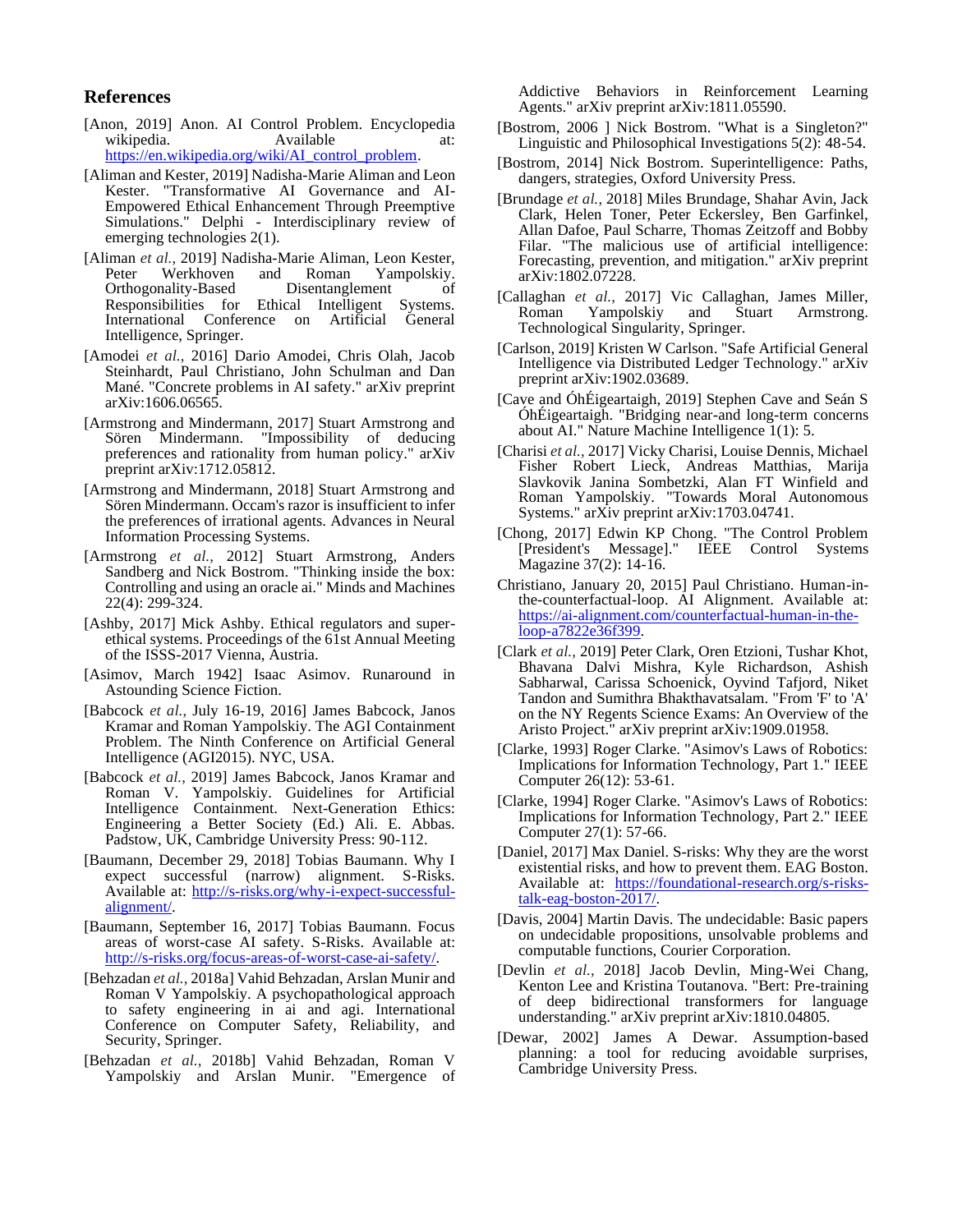- [Drexler, 2019] K Eric Drexler. Reframing Superintelligence: Comprehensive AI Services as General Intelligence. Technical Report #2019-1, Future of Humanity Institute, University of Oxford. Available at: [https://www.fhi.ox.ac.uk/wp](https://www.fhi.ox.ac.uk/wp-content/uploads/Reframing_Superintelligence_FHI-TR-2019-1.1-1.pdf)[content/uploads/Reframing\\_Superintelligence\\_FHI-TR-](https://www.fhi.ox.ac.uk/wp-content/uploads/Reframing_Superintelligence_FHI-TR-2019-1.1-1.pdf)[2019-1.1-1.pdf,](https://www.fhi.ox.ac.uk/wp-content/uploads/Reframing_Superintelligence_FHI-TR-2019-1.1-1.pdf) Oxford University, Oxford University.
- [Du and Pardalos, 2013] Ding-Zhu Du and Panos M Pardalos. Minimax and applications, Springer Science & Business Media.
- [Duettmann *et al.*, 2018] Allison Duettmann, Olga Afanasjeva, Stuart Armstrong, Ryan Braley, Jessica Cussins, Jeffrey Ding, Peter Eckersley, Melody Guan, Alyssa Vance and Roman Yampolskiy. "Artificial General Intelligence: Coordination & Great Powers." Foresight Institute: Palo Alto, CA, USA.
- [Everitt *et al.*, 2018] Tom Everitt, Gary Lea and Marcus Hutter. "AGI safety literature review." arXiv preprint arXiv:1805.01109.
- [Gentry, 2010] Craig Gentry. Toward basing fully homomorphic encryption on worst-case hardness. Annual Cryptology Conference, Springer.
- [Gödel, 1992] Kurt Gödel. On formally undecidable propositions of Principia Mathematica and related systems, Courier Corporation.
- [Goertzel and Pennachin, 2007] Ben Goertzel and Cassio Pennachin. Artificial general intelligence, Springer.
- [Goodfellow *et al.*, 2014] Ian Goodfellow, Jean Pouget-Abadie, Mehdi Mirza, Bing Xu, David Warde-Farley, Sherjil Ozair, Aaron Courville and Yoshua Bengio. Generative adversarial nets. Advances in neural information processing systems.
- [Hadfield-Menell *et al.*, 2017] Dylan Hadfield-Menell, Anca Dragan, Pieter Abbeel and Stuart Russell. The offswitch game. Workshops at the Thirty-First AAAI Conference on Artificial Intelligence.
- [Howe and Yampolskiy, 2020] William J. Howe and Roman V. Yampolskiy. Impossibility of Unambiguous Communication as a Source of Failure in AI Systems. Available at: at: [https://deepai.org/publication/impossibility-of](https://deepai.org/publication/impossibility-of-unambiguous-communication-as-a-source-of-failure-in-ai-systems)[unambiguous-communication-as-a-source-of-failure-in](https://deepai.org/publication/impossibility-of-unambiguous-communication-as-a-source-of-failure-in-ai-systems)[ai-systems.](https://deepai.org/publication/impossibility-of-unambiguous-communication-as-a-source-of-failure-in-ai-systems)
- [Ineichen, 2011] Alexander M Ineichen. Asymmetric returns: The future of active asset management, John Wiley & Sons.
- [Kurzweil, 2005] Ray Kurzweil. The Singularity is Near: When Humans Transcend Biology, Viking Press.
- [Legg and Hutter, December 2007] Shane Legg and Marcus Hutter. "Universal Intelligence: A Definition of Machine Intelligence." Minds and Machines 17(4): 391-444.
- [M0zrat, 2018] M0zrat. Is Alignment Even Possible?! Control Problem Forum/Comments. Available at: [https://www.reddit.com/r/ControlProblem/comments/8p](https://www.reddit.com/r/ControlProblem/comments/8p0mru/is_alignment_even_possible/) 0mru/is alignment even possible/.
- [Majot and Yampolskiy, 2014] Andrew M Majot and Roman V Yampolskiy. AI safety engineering through introduction of self-reference into felicific calculus via artificial pain and pleasure. 2014 IEEE International

Symposium on Ethics in Science, Technology and Engineering, IEEE.

- [Maumann, July 5, 2018] Tobias Maumann. An introduction to worst-case AI safety S-Risks. Available at: [http://s](http://s-risks.org/an-introduction-to-worst-case-ai-safety/)[risks.org/an-introduction-to-worst-case-ai-safety/.](http://s-risks.org/an-introduction-to-worst-case-ai-safety/)
- [Miller and Yampolskiy, 2019] James D Miller and Roman Yampolskiy. "An AGI with Time-Inconsistent Preferences." arXiv preprint arXiv:1906.10536.
- [Minsky, 1988] Marvin Minsky. Society of mind, Simon and Schuster.
- [Mnih *et al.*, 2015] Volodymyr Mnih, Koray Kavukcuoglu, David Silver, Andrei A Rusu, Joel Veness, Marc G Bellemare, Alex Graves, Martin Riedmiller, Andreas K Fidjeland and Georg Ostrovski. "Human-level control through deep reinforcement learning." Nature 518(7540): 529-533.
- [Muehlhauser and Williamson, 2013] Luke Muehlhauser and Chris Williamson. "Ideal Advisor Theories and Personal CEV." Machine Intelligence Research Institute.
- [Musk, 2019] Elon Musk. "An integrated brain-machine interface platform with thousands of channels." BioRxiv: 703801.
- [Ozlati and Yampolskiy, 2017] Shabnam Ozlati and Roman Yampolskiy. The Formalization of AI Risk Management and Safety Standards. Workshops at the Thirty-First AAAI Conference on Artificial Intelligence.
- [Papadimitriou, 2003] Christos H Papadimitriou. Computational complexity, John Wiley and Sons Ltd.
- [Pfleeger and Cunningham, 2010] Shari Pfleeger and Robert Cunningham. "Why measuring security is hard." IEEE Security & Privacy 8(4): 46-54.
- [Pistono and Yampolskiy, 2016] Federico Pistono and Roman V Yampolskiy. Unethical Research: How to Create a Malevolent Artificial Intelligence. 25th International Joint Conference on Artificial Intelligence (IJCAI-16). Ethics for Artificial Intelligence Workshop (AI-Ethics-2016).
- [Ramamoorthy and Yampolskiy, 2017] Anand Ramamoorthy and Roman Yampolskiy. "Beyond Mad?: The Race for Artificial General Intelligence." ITU Journal: ICT Discoveries.
- [Russell *et al.*, 2015] Stuart Russell, Daniel Dewey and Max Tegmark. "Research Priorities for Robust and Beneficial Artificial Intelligence." AI Magazine 36(4).
- [Russell and Norvig, 2003] Stuart Russell and Peter Norvig. Artificial Intelligence: A Modern Approach. Upper Saddle River, NJ, Prentice Hall.
- [Sauer, 2016] Frank Sauer. "Stopping 'Killer Robots': Why Now Is the Time to Ban Autonomous Weapons Systems." Arms Control Today 46(8): 8-13.
- [Scott and Yampolskiy, 2019] Peter J Scott and Roman V Yampolskiy. "Classification Schemas for Artificial Intelligence Failures." arXiv preprint arXiv:1907.07771.
- [Seshia, *et al.*, 2016] Sanjit A Seshia, Dorsa Sadigh and S Shankar Sastry. "Towards verified artificial intelligence." arXiv preprint arXiv:1606.08514.
- [Shin and Park, 2019] Donghee Shin and Yong Jin Park. "Role of fairness, accountability, and transparency in